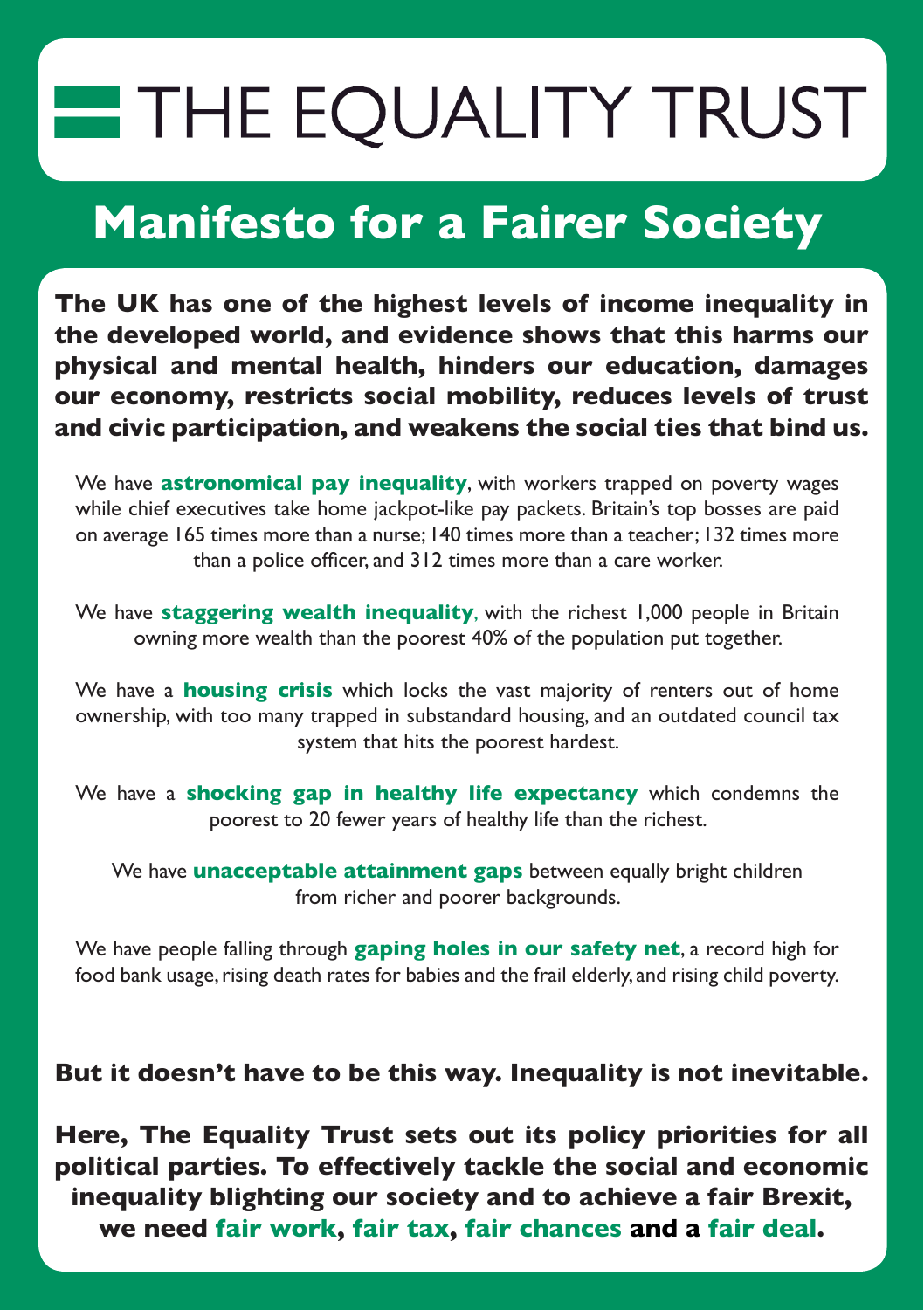#### **Fair Work**

- **P** Protect and progress workers' rights: strengthen trade union rights, introduce employment rights from day one, and ban forced zero-hours contracts.
- 2 Recognise the contribution of every worker: require large and mediumsized companies to publish the [ratio of remuneration](https://www.equalitytrust.org.uk/sites/default/files/Pay%20Tracker%20%28March%202017%29_1.pdf) between the highest paid and the median employee, along with a justification of the ratio, annual changes to it, and a plan for its reduction.
- **3** Give workers a voice: require one third of the members of companies' executive boards to be comprised of [employees,](https://www.equalitytrust.org.uk/sites/default/files/The%20Equality%20Trust%20response%20to%20Corporate%20Governance%20green%20paper.pdf) and require elected employee representatives on remuneration committees.
- 4 Give workers a genuine stake in their workplaces: promote industrial democracy in our economy by encouraging the growth of the cooperative and mutuals sector.

#### **Fair Tax**

- 5 Ensure the broadest shoulders bear the greatest burden: reinstate the [50p top rate](https://www.equalitytrust.org.uk/course-correction-pre-distributive-case-50p-top-income-tax-rate) of income tax, which affects approximately the top 1% of earners.
- 6 Transform council tax into a progressive property tax: re-evaluate properties and create new bands with higher rates for high value properties.
- Explore the most effective ways of distributing wealth fairly and efficiently: establish an independent Commission on Wealth. 7
- 8 Ensure business benefits our society: strengthen measures to tackle tax avoidance, reverse the race to the bottom on corporation tax and prevent the UK from becoming a tax haven.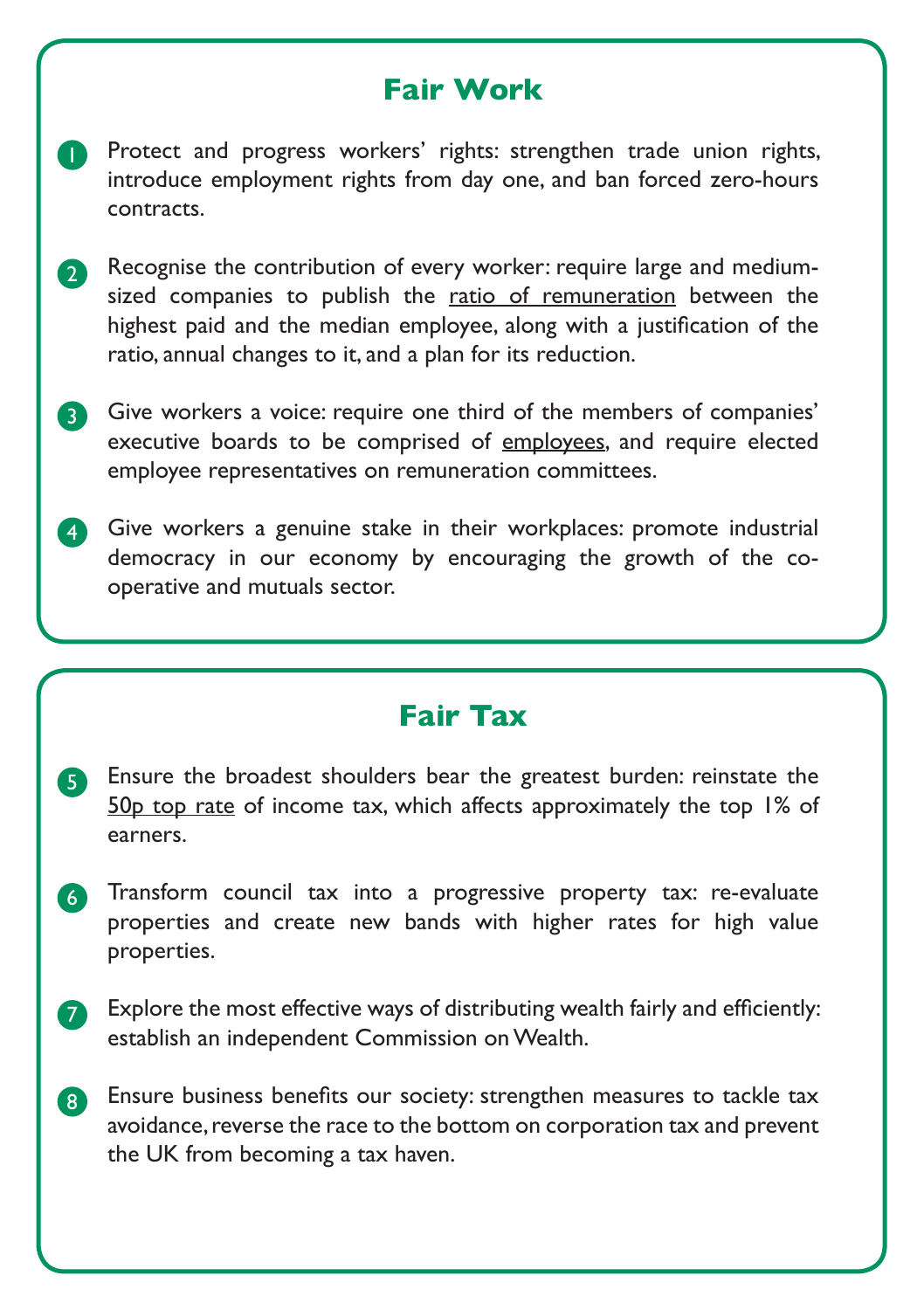#### **Fair Chances**

- Help level the playing field and ensure pupils' diverse needs are met: end selective education, properly fund a comprehensive education system for all, and introduce universal free school meals. 9
- End child poverty: [reinstate child poverty targets](http://www.endchildpoverty.org.uk/child-poverty-targets-for-reduction-bill-2017/) and commit to eliminating child poverty. 10
- **n** Reduce health inequalities and improve health for all: properly fund the NHS and social care, and address the root causes of poor health and the health gap.
- **D** End the two-tier justice system: abolish employment tribunal fees and restore legal aid.

#### **Fair Deal**

- **B** Tackle our housing crisis: establish a large scale house building programme, prioritising social housing and truly affordable housing, built to high quality and environmentally friendly standards. Ensure Local Housing Allowance rates rise in line with increases in local private rents.
- 14 Let low-income families keep more of the money they earn: restore Universal Credit work allowances and [reduce the taper rate](https://www.equalitytrust.org.uk/aspiration-tax-how-our-social-security-system-holds-back-low-paid-workers) to 55%.
- Ensure everyone can keep up with rising living costs: [restore the link](http://www.endchildpoverty.org.uk/feeling-the-pinch-summary-report/) between annual increases in social security levels and inflation.  $\mathbf{B}$
- Ensure public bodies consider how their decisions affect inequality: commence the [socio-economic duty](https://1forequality.com/) in Section 1 of the Equality Act 2010. **16**